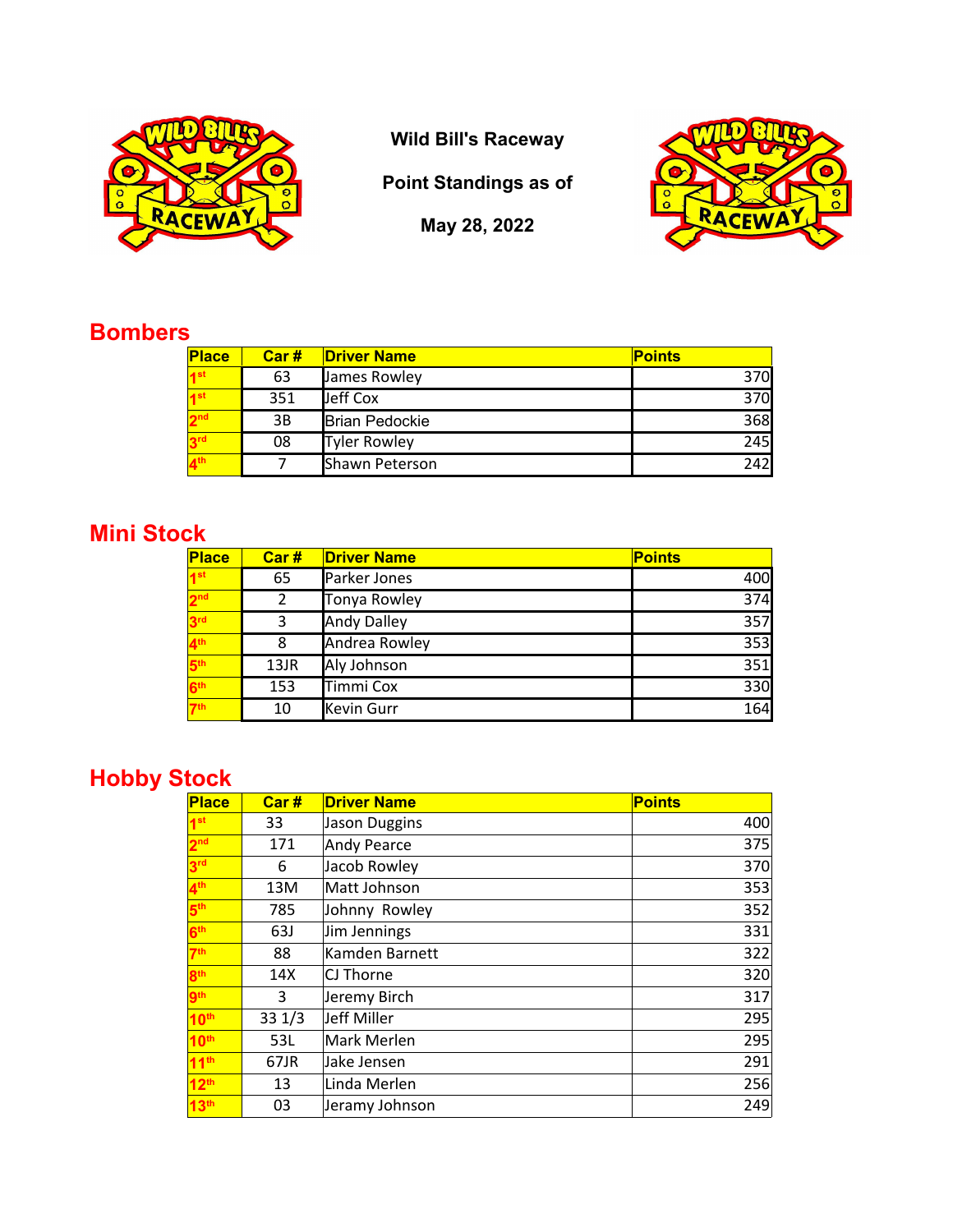| 50        | Rob Beagley |   |
|-----------|-------------|---|
| າາ<br>ے د | Ron Means   | ∸ |

### **IMCA Hobby Stock**

| <b>Place</b>     | Car#  | <b>Driver Name</b>   | <b>Points</b> |
|------------------|-------|----------------------|---------------|
| 1 <sup>st</sup>  | 33    | <b>Jason Duggins</b> | 80            |
| 2 <sup>nd</sup>  | 171   | Andy Pearce          | 77            |
| 3 <sup>rd</sup>  | 6     | Jacob Rowley         | 76            |
| 4 <sup>th</sup>  | 13M   | Matt Johnson         | 71            |
| 4 <sup>th</sup>  | 785   | Johnny Rowley        | 71            |
| 5 <sup>th</sup>  | 14X   | CJ Thorne            | 67            |
| 5 <sup>th</sup>  | 63J   | Jim Jennings         | 67            |
| 6 <sup>th</sup>  | 88    | Kamden Barnett       | 66            |
| 7 <sup>th</sup>  | 3     | Jeremy Birch         | 65            |
| 8 <sup>th</sup>  | 67JR  | Jake Jensen          | 62            |
| 9 <sup>th</sup>  | 331/3 | Jeff Miller          | 61            |
| 10 <sup>th</sup> | 53L   | Mark Merlen          | 60            |
| 11 <sup>th</sup> | 50    | Rob Beagley          | 56            |
| 12 <sup>th</sup> | 13    | Linda Merlen         | 55            |
| 13th             | 03    | Jeramy Johnson       | 53            |
| 14 <sup>th</sup> | 32    | <b>Ron Means</b>     | 28            |

#### **Stock Cars**

| <b>Place</b> | Car # | <b>Driver Name</b>  | <b>Points</b> |
|--------------|-------|---------------------|---------------|
|              |       | 11 Catherine Medler | ,001          |

### **WBR 305 Mods**

| <b>Place</b>     | Car# | <b>Driver Name</b>     | <b>Points</b> |
|------------------|------|------------------------|---------------|
| 1 <sup>st</sup>  | 39J  | Jaydun Thomas          | 395           |
| 2 <sup>nd</sup>  | 39   | Larry Thomas           | 393           |
| 3 <sup>rd</sup>  | 39D  | <b>Dillion Thomas</b>  | 355           |
| 4 <sup>th</sup>  | 13M  | Matt Johnson           | 353           |
| 5 <sup>th</sup>  | 69   | Phillip Oliver         | 339           |
| 6 <sup>th</sup>  | 30N  | <b>Andy Nelson</b>     | 333           |
| 7 <sup>th</sup>  | 147  | Jeff Miller            | 319           |
| 8 <sup>th</sup>  | 23   | Corey Roddam           | 293           |
| 8 <sup>th</sup>  | 7    | <b>Blake Marchello</b> | 293           |
| 9 <sub>th</sub>  | 58   | <b>Austim Miller</b>   | 256           |
| 10 <sup>th</sup> | 32   | Jerry Johnson          | 216           |
| 11 <sup>th</sup> | 99   | Kagen Cook             | 187           |
| 12 <sup>th</sup> | 17M  | <b>Brandon Morgan</b>  | 173           |
| 13 <sup>th</sup> | 53   | Mark Merlen            | 91            |
| 14 <sup>th</sup> | 10   | Kevin Gurr             | 48            |